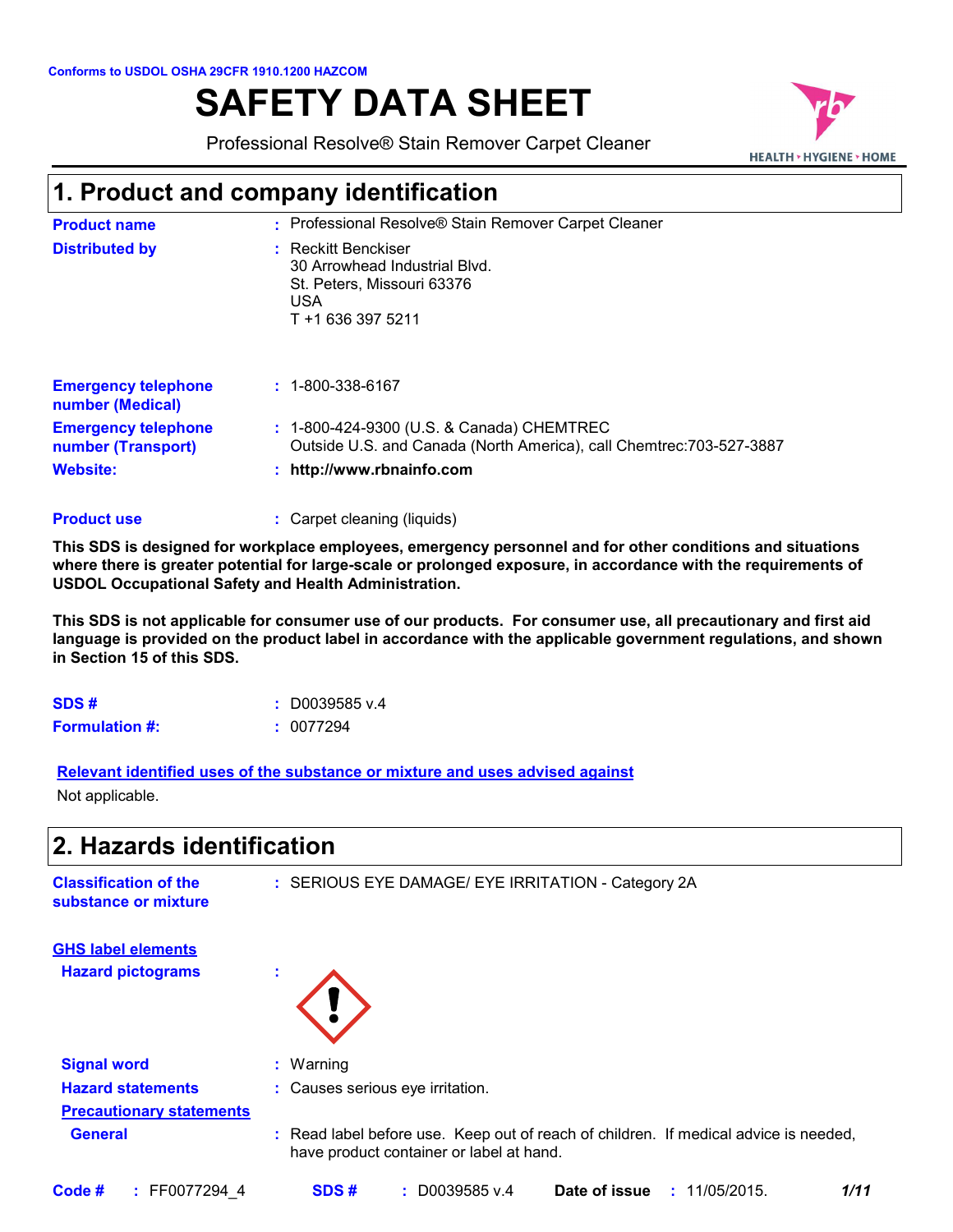#### **2. Hazards identification Supplemental label elements :** None known. **Hazards not otherwise classified :** None known. **Prevention :** Wear eye or face protection. Wash hands thoroughly after handling. **Response :** IF IN EYES: Rinse cautiously with water for several minutes. Remove contact lenses, if present and easy to do. Continue rinsing. If eye irritation persists: Get medical attention. **Storage :** Not applicable. **Disposal :** Not applicable.

## **3. Composition/information on ingredients**

| <b>Substance/mixture</b><br>Mixture |       |                   |
|-------------------------------------|-------|-------------------|
| <b>Ingredient name</b>              |       | <b>CAS number</b> |
| sodium dodecyl sulphate             | - 2.5 | 151-21-3          |

Any concentration shown as a range is to protect confidentiality or is due to batch variation.

**There are no additional ingredients present which, within the current knowledge of the supplier and in the concentrations applicable, are classified as hazardous to health or the environment and hence require reporting in this section.**

## **4. First aid measures**

#### **Description of necessary first aid measures**

| <b>Eye contact</b>  | : Immediately flush eyes with plenty of water, occasionally lifting the upper and lower<br>eyelids. Check for and remove any contact lenses. Continue to rinse for at least 10<br>minutes. Get medical attention.                                                                                                                                                                                                                                                                                                                                                                                                                                                                    |
|---------------------|--------------------------------------------------------------------------------------------------------------------------------------------------------------------------------------------------------------------------------------------------------------------------------------------------------------------------------------------------------------------------------------------------------------------------------------------------------------------------------------------------------------------------------------------------------------------------------------------------------------------------------------------------------------------------------------|
| <b>Inhalation</b>   | : Remove victim to fresh air and keep at rest in a position comfortable for breathing. If<br>not breathing, if breathing is irregular or if respiratory arrest occurs, provide artificial<br>respiration or oxygen by trained personnel. It may be dangerous to the person providing<br>aid to give mouth-to-mouth resuscitation. Get medical attention if adverse health effects<br>persist or are severe. If unconscious, place in recovery position and get medical<br>attention immediately. Maintain an open airway.                                                                                                                                                            |
| <b>Skin contact</b> | : Flush contaminated skin with plenty of water. Remove contaminated clothing and<br>shoes. Get medical attention if symptoms occur.                                                                                                                                                                                                                                                                                                                                                                                                                                                                                                                                                  |
| <b>Ingestion</b>    | : Wash out mouth with water. Remove dentures if any. Move to fresh air. If material has<br>been swallowed and the exposed person is conscious, give small quantities of water to<br>drink. Stop if the exposed person feels sick as vomiting may be dangerous. Do not<br>induce vomiting unless directed to do so by medical personnel. If vomiting occurs, the<br>head should be kept low so that vomit does not enter the lungs. Get medical attention if<br>adverse health effects persist or are severe. Never give anything by mouth to an<br>unconscious person. If unconscious, place in recovery position and get medical<br>attention immediately. Maintain an open airway. |

**Most important symptoms/effects, acute and delayed Inhalation :** No known significant effects or critical hazards. **Ingestion :** Irritating to mouth, throat and stomach. **Skin contact :** No known significant effects or critical hazards. **Eye contact :** Causes serious eye irritation. **Over-exposure signs/symptoms Potential acute health effects**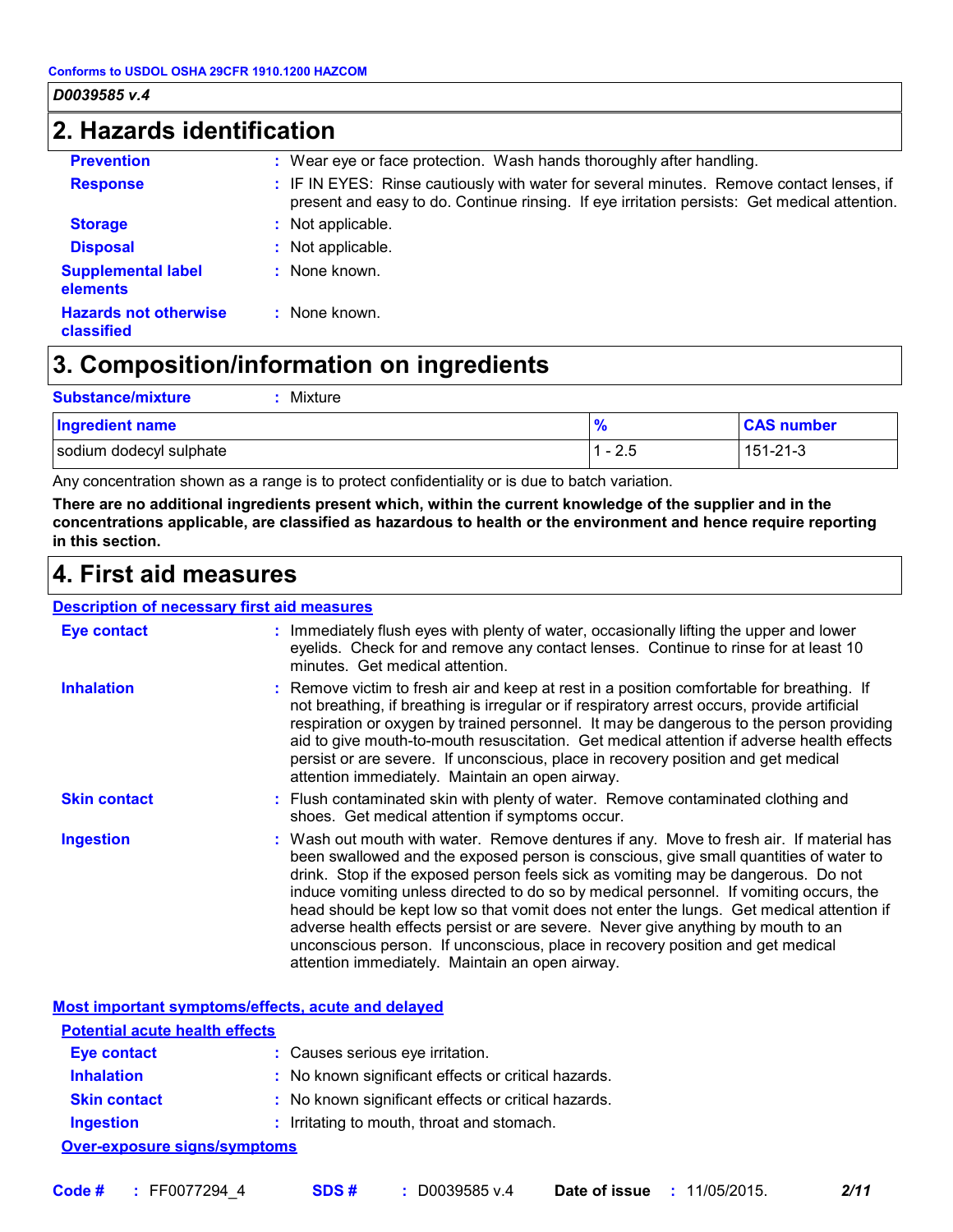## **4. First aid measures**

| <b>Eye contact</b>  | : Adverse symptoms may include the following:<br>pain or irritation<br>watering<br>redness |
|---------------------|--------------------------------------------------------------------------------------------|
| <b>Inhalation</b>   | : No specific data.                                                                        |
| <b>Skin contact</b> | : No specific data.                                                                        |
| <b>Ingestion</b>    | : No specific data.                                                                        |

| Indication of immediate medical attention and special treatment needed, if necessary |                                                                                                                                                                               |  |
|--------------------------------------------------------------------------------------|-------------------------------------------------------------------------------------------------------------------------------------------------------------------------------|--|
| <b>Notes to physician</b>                                                            | : Treat symptomatically.                                                                                                                                                      |  |
| <b>Specific treatments</b>                                                           | : No specific treatment.                                                                                                                                                      |  |
| <b>Protection of first-aiders</b>                                                    | : No action shall be taken involving any personal risk or without suitable training. It may<br>be dangerous to the person providing aid to give mouth-to-mouth resuscitation. |  |

#### **See toxicological information (Section 11)**

| 5. Fire-fighting measures                                |                                                                                                                                                                                                     |  |
|----------------------------------------------------------|-----------------------------------------------------------------------------------------------------------------------------------------------------------------------------------------------------|--|
| <b>Extinguishing media</b>                               |                                                                                                                                                                                                     |  |
| <b>Suitable extinguishing</b><br>media                   | : Use an extinguishing agent suitable for the surrounding fire.                                                                                                                                     |  |
| <b>Unsuitable extinguishing</b><br>media                 | : None known.                                                                                                                                                                                       |  |
| <b>Specific hazards arising</b><br>from the chemical     | : In a fire or if heated, a pressure increase will occur and the container may burst.                                                                                                               |  |
| <b>Hazardous thermal</b><br>decomposition products       | : Decomposition products may include the following materials:<br>carbon dioxide<br>carbon monoxide<br>sulfur oxides<br>metal oxide/oxides                                                           |  |
| <b>Special protective actions</b><br>for fire-fighters   | : Promptly isolate the scene by removing all persons from the vicinity of the incident if<br>there is a fire. No action shall be taken involving any personal risk or without suitable<br>training. |  |
| <b>Special protective</b><br>equipment for fire-fighters | : Fire-fighters should wear appropriate protective equipment and self-contained breathing<br>apparatus (SCBA) with a full face-piece operated in positive pressure mode.                            |  |

## **6. Accidental release measures**

| <b>Personal precautions, protective equipment and emergency procedures</b> |                                                                                                                                                                                                                                                                                                                                                                                                                  |  |
|----------------------------------------------------------------------------|------------------------------------------------------------------------------------------------------------------------------------------------------------------------------------------------------------------------------------------------------------------------------------------------------------------------------------------------------------------------------------------------------------------|--|
| For non-emergency<br>personnel                                             | : No action shall be taken involving any personal risk or without suitable training.<br>Evacuate surrounding areas. Keep unnecessary and unprotected personnel from<br>entering. Do not touch or walk through spilled material. Avoid breathing vapor or mist.<br>Provide adequate ventilation. Wear appropriate respirator when ventilation is<br>inadequate. Put on appropriate personal protective equipment. |  |
| For emergency responders :                                                 | If specialised clothing is required to deal with the spillage, take note of any information<br>in Section 8 on suitable and unsuitable materials. See also the information in "For non-<br>emergency personnel".                                                                                                                                                                                                 |  |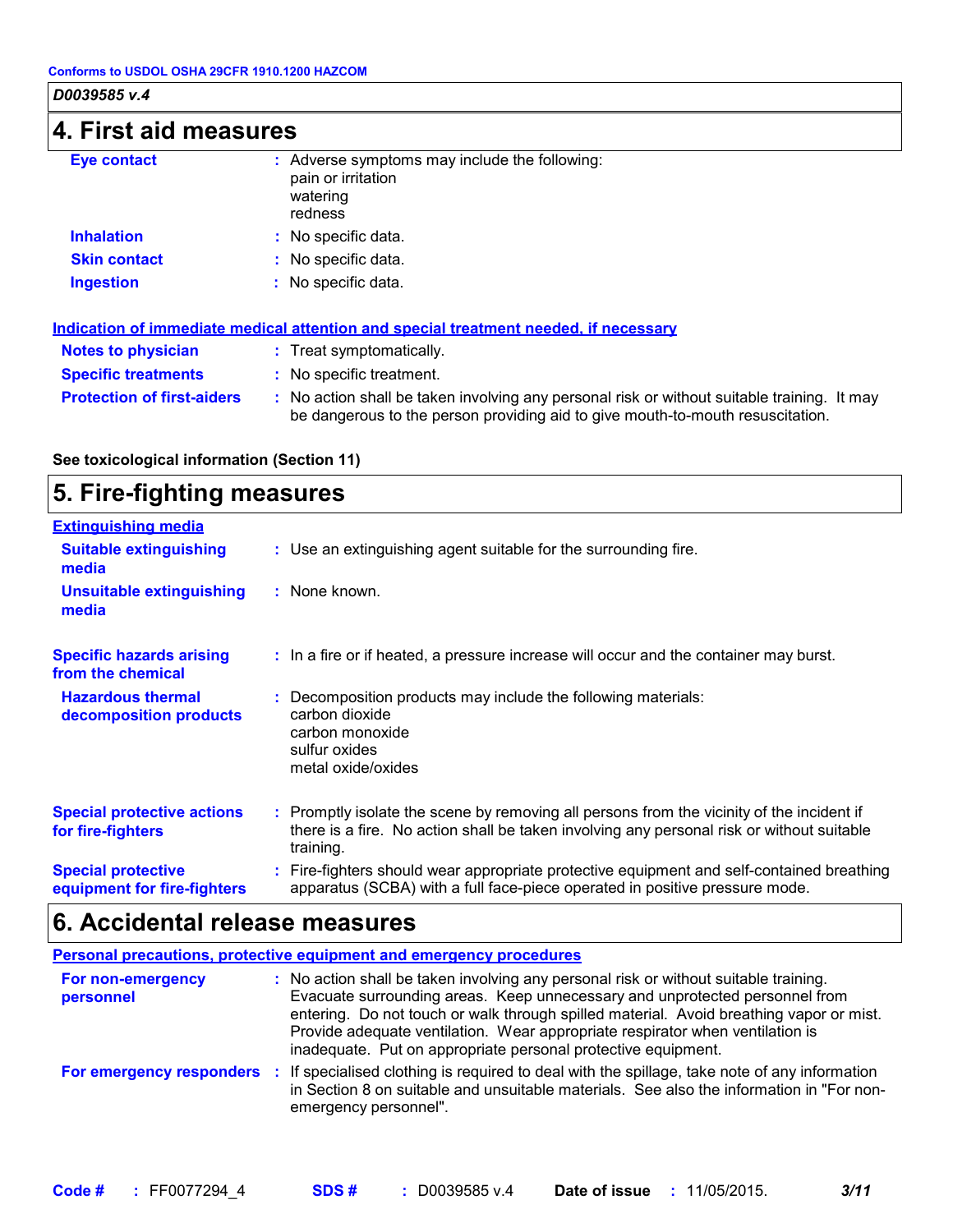**Control**

### **6. Accidental release measures**

**Environmental precautions :** Avoid dispersal of spilled material and runoff and contact with soil, waterways, drains and sewers. Inform the relevant authorities if the product has caused environmental pollution (sewers, waterways, soil or air).

**Methods and materials for containment and cleaning up**

| <b>Small spill</b> | : Stop leak if without risk. Move containers from spill area. Dilute with water and mop up<br>if water-soluble. Alternatively, or if water-insoluble, absorb with an inert dry material and<br>place in an appropriate waste disposal container. Dispose of via a licensed waste<br>disposal contractor.                                                                                                                                                                                                                                                                                                                                                                                                     |
|--------------------|--------------------------------------------------------------------------------------------------------------------------------------------------------------------------------------------------------------------------------------------------------------------------------------------------------------------------------------------------------------------------------------------------------------------------------------------------------------------------------------------------------------------------------------------------------------------------------------------------------------------------------------------------------------------------------------------------------------|
| Large spill        | : Stop leak if without risk. Move containers from spill area. Approach release from<br>upwind. Prevent entry into sewers, water courses, basements or confined areas. Wash<br>spillages into an effluent treatment plant or proceed as follows. Contain and collect<br>spillage with non-combustible, absorbent material e.g. sand, earth, vermiculite or<br>diatomaceous earth and place in container for disposal according to local regulations<br>(see Section 13). Dispose of via a licensed waste disposal contractor. Contaminated<br>absorbent material may pose the same hazard as the spilled product. Note: see<br>Section 1 for emergency contact information and Section 13 for waste disposal. |

### **7. Handling and storage**

| <b>Precautions for safe handling</b>                                             |                                                                                                                                                                                                                                                                                                                                                                                                                                                                                                               |
|----------------------------------------------------------------------------------|---------------------------------------------------------------------------------------------------------------------------------------------------------------------------------------------------------------------------------------------------------------------------------------------------------------------------------------------------------------------------------------------------------------------------------------------------------------------------------------------------------------|
| <b>Protective measures</b>                                                       | : Put on appropriate personal protective equipment (see Section 8). Do not ingest. Avoid<br>contact with eyes, skin and clothing. Avoid breathing vapor or mist. Keep in the original<br>container or an approved alternative made from a compatible material, kept tightly<br>closed when not in use. Empty containers retain product residue and can be hazardous.<br>Do not reuse container.                                                                                                               |
| <b>Conditions for safe storage,</b><br>including any<br><b>incompatibilities</b> | : Store in accordance with local regulations. Store in original container protected from<br>direct sunlight in a dry, cool and well-ventilated area, away from incompatible materials<br>(see Section 10) and food and drink. Keep container tightly closed and sealed until<br>ready for use. Containers that have been opened must be carefully resealed and kept<br>upright to prevent leakage. Do not store in unlabeled containers. Use appropriate<br>containment to avoid environmental contamination. |

### **8. Exposure controls/personal protection**

| <b>CONTROL</b>                                    |                                                                                                                                                                                                                                                                                                                                                                                                   |
|---------------------------------------------------|---------------------------------------------------------------------------------------------------------------------------------------------------------------------------------------------------------------------------------------------------------------------------------------------------------------------------------------------------------------------------------------------------|
| <b>Occupational exposure limits</b>               |                                                                                                                                                                                                                                                                                                                                                                                                   |
| Not applicable.                                   |                                                                                                                                                                                                                                                                                                                                                                                                   |
| <b>Appropriate engineering</b><br><b>controls</b> | : Good general ventilation should be sufficient to control worker exposure to airborne<br>contaminants.                                                                                                                                                                                                                                                                                           |
| <b>Environmental exposure</b><br><b>controls</b>  | : Emissions from ventilation or work process equipment should be checked to ensure<br>they comply with the requirements of environmental protection legislation. In some<br>cases, fume scrubbers, filters or engineering modifications to the process equipment<br>will be necessary to reduce emissions to acceptable levels.                                                                   |
| <b>Individual protection measures</b>             |                                                                                                                                                                                                                                                                                                                                                                                                   |
| <b>Hygiene measures</b>                           | : Wash hands, forearms and face thoroughly after handling chemical products, before<br>eating, smoking and using the lavatory and at the end of the working period.<br>Appropriate techniques should be used to remove potentially contaminated clothing.<br>Wash contaminated clothing before reusing. Ensure that eyewash stations and safety<br>showers are close to the workstation location. |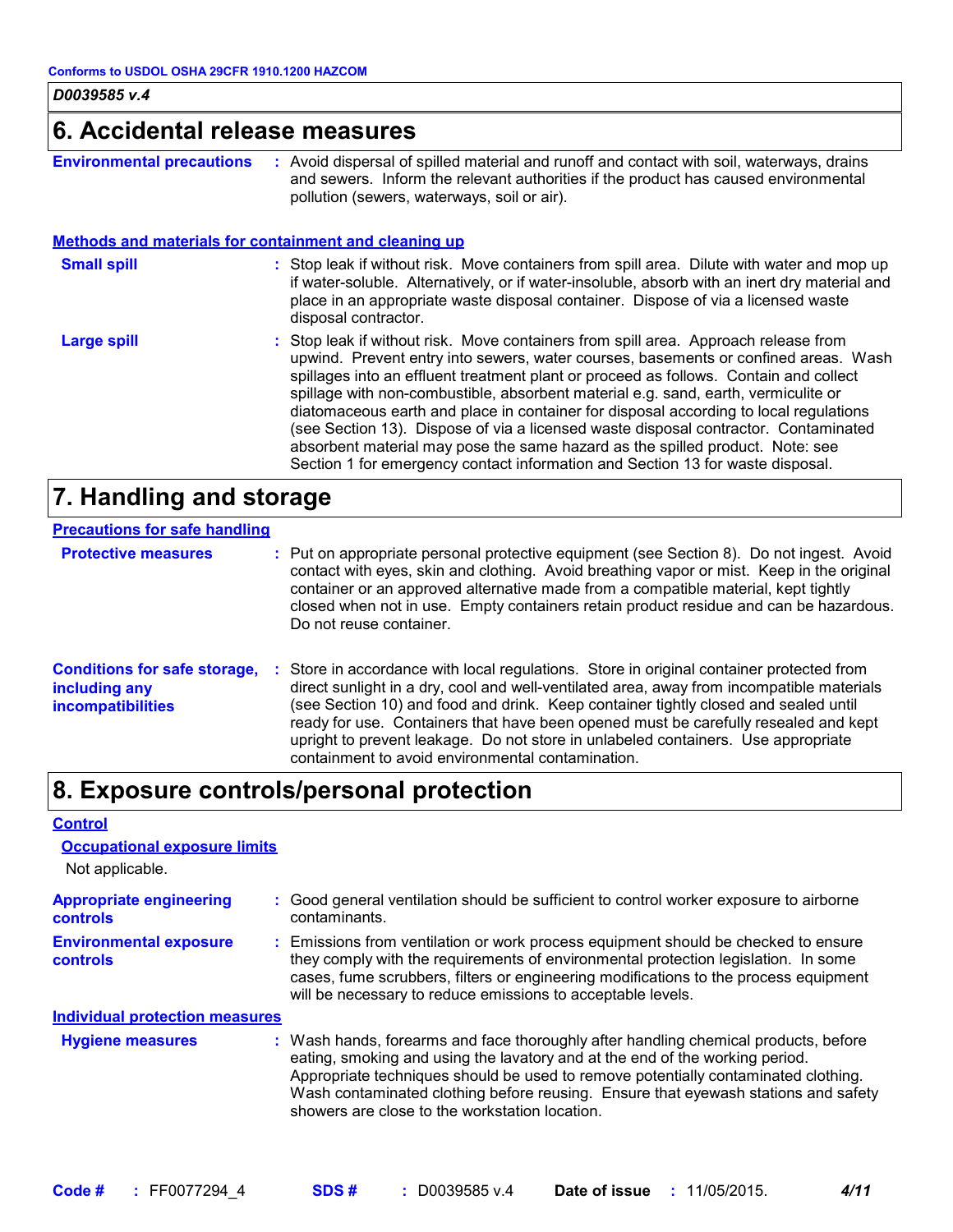## **8. Exposure controls/personal protection**

| <b>Eye/face protection</b>    |                                                                                                                                                                                                                                                                                                                                                                                                                                                                                                                                                                                                                        | Safety eyewear complying with an approved standard should be used when a risk<br>assessment indicates this is necessary to avoid exposure to liquid splashes, mists,<br>gases or dusts. If contact is possible, the following protection should be worn, unless<br>the assessment indicates a higher degree of protection: chemical splash goggles. |
|-------------------------------|------------------------------------------------------------------------------------------------------------------------------------------------------------------------------------------------------------------------------------------------------------------------------------------------------------------------------------------------------------------------------------------------------------------------------------------------------------------------------------------------------------------------------------------------------------------------------------------------------------------------|-----------------------------------------------------------------------------------------------------------------------------------------------------------------------------------------------------------------------------------------------------------------------------------------------------------------------------------------------------|
| <b>Skin protection</b>        |                                                                                                                                                                                                                                                                                                                                                                                                                                                                                                                                                                                                                        |                                                                                                                                                                                                                                                                                                                                                     |
| <b>Hand protection</b>        | : Chemical-resistant, impervious gloves complying with an approved standard should be<br>worn at all times when handling chemical products if a risk assessment indicates this is<br>necessary. Considering the parameters specified by the glove manufacturer, check<br>during use that the gloves are still retaining their protective properties. It should be<br>noted that the time to breakthrough for any glove material may be different for different<br>glove manufacturers. In the case of mixtures, consisting of several substances, the<br>protection time of the gloves cannot be accurately estimated. |                                                                                                                                                                                                                                                                                                                                                     |
| <b>Body protection</b>        |                                                                                                                                                                                                                                                                                                                                                                                                                                                                                                                                                                                                                        | : Personal protective equipment for the body should be selected based on the task being<br>performed and the risks involved and should be approved by a specialist before<br>handling this product.                                                                                                                                                 |
| <b>Other skin protection</b>  | : Appropriate footwear and any additional skin protection measures should be selected<br>based on the task being performed and the risks involved and should be approved by a<br>specialist before handling this product.                                                                                                                                                                                                                                                                                                                                                                                              |                                                                                                                                                                                                                                                                                                                                                     |
| <b>Respiratory protection</b> |                                                                                                                                                                                                                                                                                                                                                                                                                                                                                                                                                                                                                        | : Use a properly fitted, air-purifying or air-fed respirator complying with an approved<br>standard if a risk assessment indicates this is necessary. Respirator selection must be<br>based on known or anticipated exposure levels, the hazards of the product and the safe<br>working limits of the selected respirator.                          |

## **9. Physical and chemical properties**

| <b>Appearance</b>                                 |                                                                        |
|---------------------------------------------------|------------------------------------------------------------------------|
| <b>Physical state</b>                             | : Liquid.                                                              |
| <b>Color</b>                                      | $:$ Amber.                                                             |
| Odor                                              | : Citrus Herbaceous                                                    |
| <b>Odor threshold</b>                             | : Not available.                                                       |
| pH                                                | $: 6.35 \text{ to } 6.85$                                              |
| <b>Melting point</b>                              | : Not available.                                                       |
| <b>Boiling point</b>                              | : Not available.                                                       |
| <b>Flash point</b>                                | : Closed cup: >93.3°C (>199.9°F)                                       |
| <b>Evaporation rate</b>                           | : Not available.                                                       |
| <b>Flammability (solid, gas)</b>                  | : Not available.                                                       |
| Lower and upper explosive<br>(flammable) limits   | : Not available.                                                       |
| <b>Vapor pressure</b>                             | : Not available.                                                       |
| <b>Vapor density</b>                              | : Not available.                                                       |
| <b>Relative density</b>                           | : 1 to 1.03                                                            |
| <b>Solubility</b>                                 | : Easily soluble in the following materials: cold water and hot water. |
| <b>Partition coefficient: n-</b><br>octanol/water | : Not available.                                                       |
| <b>Auto-ignition temperature</b>                  | : Not available.                                                       |
| <b>Decomposition temperature</b>                  | : Not available.                                                       |
| <b>Viscosity</b>                                  | : Not available.                                                       |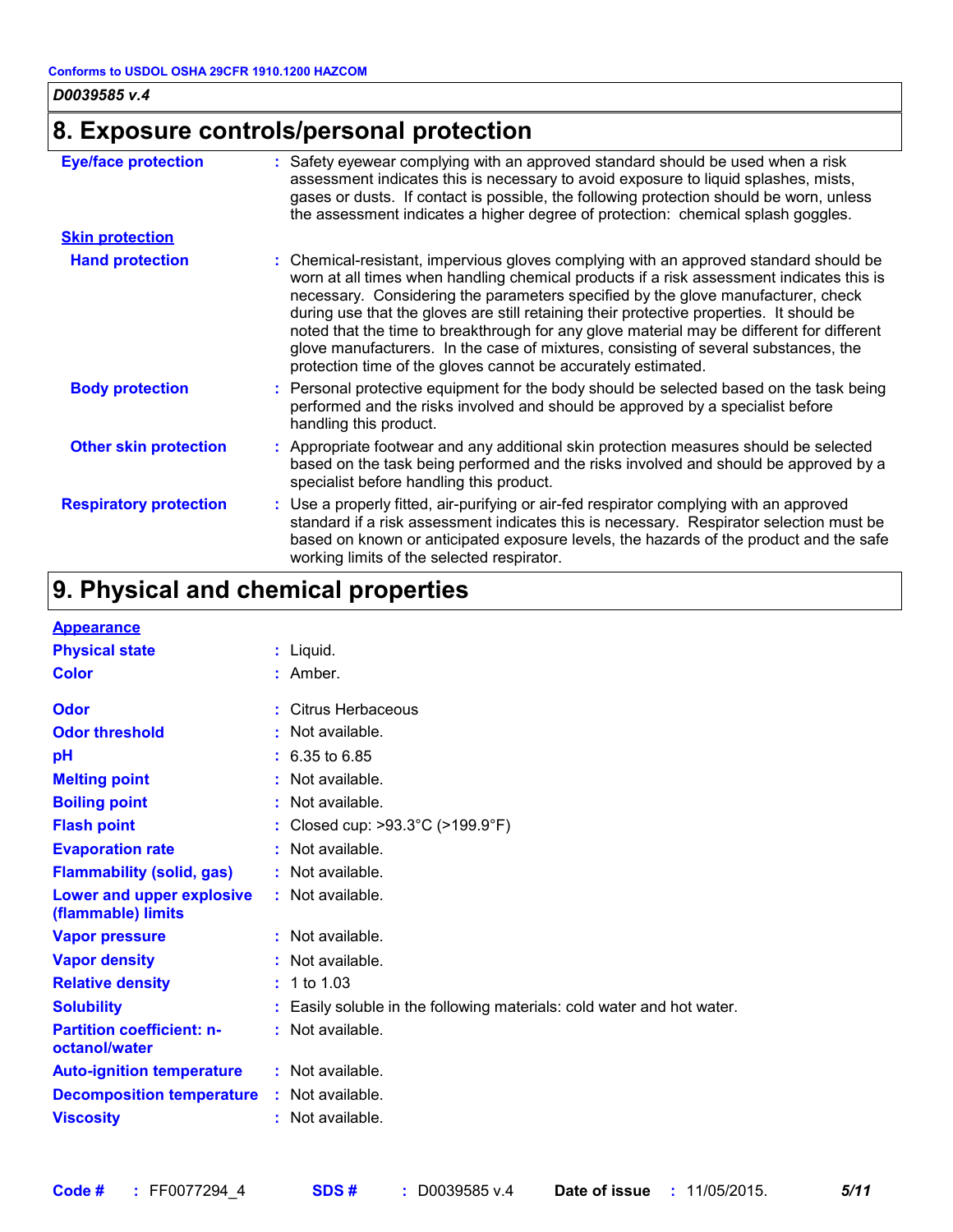## **10. Stability and reactivity**

| <b>Reactivity</b>                            | : No specific test data related to reactivity available for this product or its ingredients.                                                              |
|----------------------------------------------|-----------------------------------------------------------------------------------------------------------------------------------------------------------|
| <b>Chemical stability</b>                    | : The product is stable.                                                                                                                                  |
| <b>Possibility of hazardous</b><br>reactions | : Under normal conditions of storage and use, hazardous reactions will not occur.<br>Polymerization. : There are no data available on the mixture itself. |
| <b>Conditions to avoid</b>                   | : No specific data.                                                                                                                                       |
| <b>Incompatible materials</b>                | : Do not mix with household chemicals                                                                                                                     |
| <b>Hazardous decomposition</b><br>products   | : Hazardous decomposition products : carbon oxides, Various Organic chemicals.                                                                            |

## **11. Toxicological information**

#### **Information on toxicological effects**

#### **Acute toxicity**

| <b>Product/ingredient name</b> | Result    | <b>Species</b> | <b>Dose</b> | <b>Exposure</b> |
|--------------------------------|-----------|----------------|-------------|-----------------|
| sodium dodecyl sulphate        | LD50 Oral | Rat            | 1288 mg/kg  |                 |

#### **Irritation/Corrosion**

| <b>Product/ingredient name</b> | <b>Result</b>            | <b>Species</b> | <b>Score</b> | <b>Exposure</b> | <b>Observation</b>       |
|--------------------------------|--------------------------|----------------|--------------|-----------------|--------------------------|
| sodium dodecyl sulphate        | Eyes - Mild irritant     | Rabbit         |              | 250             |                          |
|                                |                          |                |              | Micrograms      |                          |
|                                | Eyes - Moderate irritant | Rabbit         |              | 24 hours 100    |                          |
|                                |                          |                |              | milligrams      |                          |
|                                | Eyes - Moderate irritant | Rabbit         |              | 10 milligrams   |                          |
|                                | Skin - Mild irritant     | Dog            |              | 24 hours 25     |                          |
|                                |                          |                |              | milligrams      |                          |
|                                | Skin - Mild irritant     | Guinea pig     |              | 24 hours 25     |                          |
|                                |                          |                |              | milligrams      |                          |
|                                | Skin - Mild irritant     | Human          |              | 2 hours 2       |                          |
|                                |                          |                |              | Percent         |                          |
|                                | Skin - Mild irritant     | Human          |              | 504 hours 0.3   |                          |
|                                |                          |                |              | Percent         |                          |
|                                | Skin - Mild irritant     | Human          |              | 24 hours 0.06   |                          |
|                                |                          |                |              | Percent         |                          |
|                                | Skin - Mild irritant     | Human          |              | 22 hours 10     |                          |
|                                |                          |                |              | Percent         |                          |
|                                | Skin - Mild irritant     | Human          |              | 47 hours 0.5    |                          |
|                                |                          |                |              | Percent         |                          |
|                                | Skin - Mild irritant     | Human          |              | 18 hours 2      |                          |
|                                |                          |                |              | Percent         |                          |
|                                | Skin - Moderate irritant | Human          |              | 48 hours 3      |                          |
|                                |                          |                |              | Percent         |                          |
|                                | Skin - Moderate irritant | Human          |              | 24 hours 0.1    |                          |
|                                |                          |                |              | Percent         |                          |
|                                | Skin - Moderate irritant | Mouse          |              | 24 hours 25     |                          |
|                                |                          |                |              | milligrams      |                          |
|                                | Skin - Mild irritant     | Pig            |              | 24 hours 25     |                          |
|                                |                          |                |              | milligrams      |                          |
|                                | Skin - Mild irritant     | Rabbit         |              | 24 hours 50     |                          |
|                                |                          |                |              | milligrams      |                          |
|                                | Skin - Moderate irritant | Rabbit         |              | 24 hours 25     | $\overline{\phantom{a}}$ |
|                                |                          |                |              | milligrams      |                          |

**Sensitization**

Not available.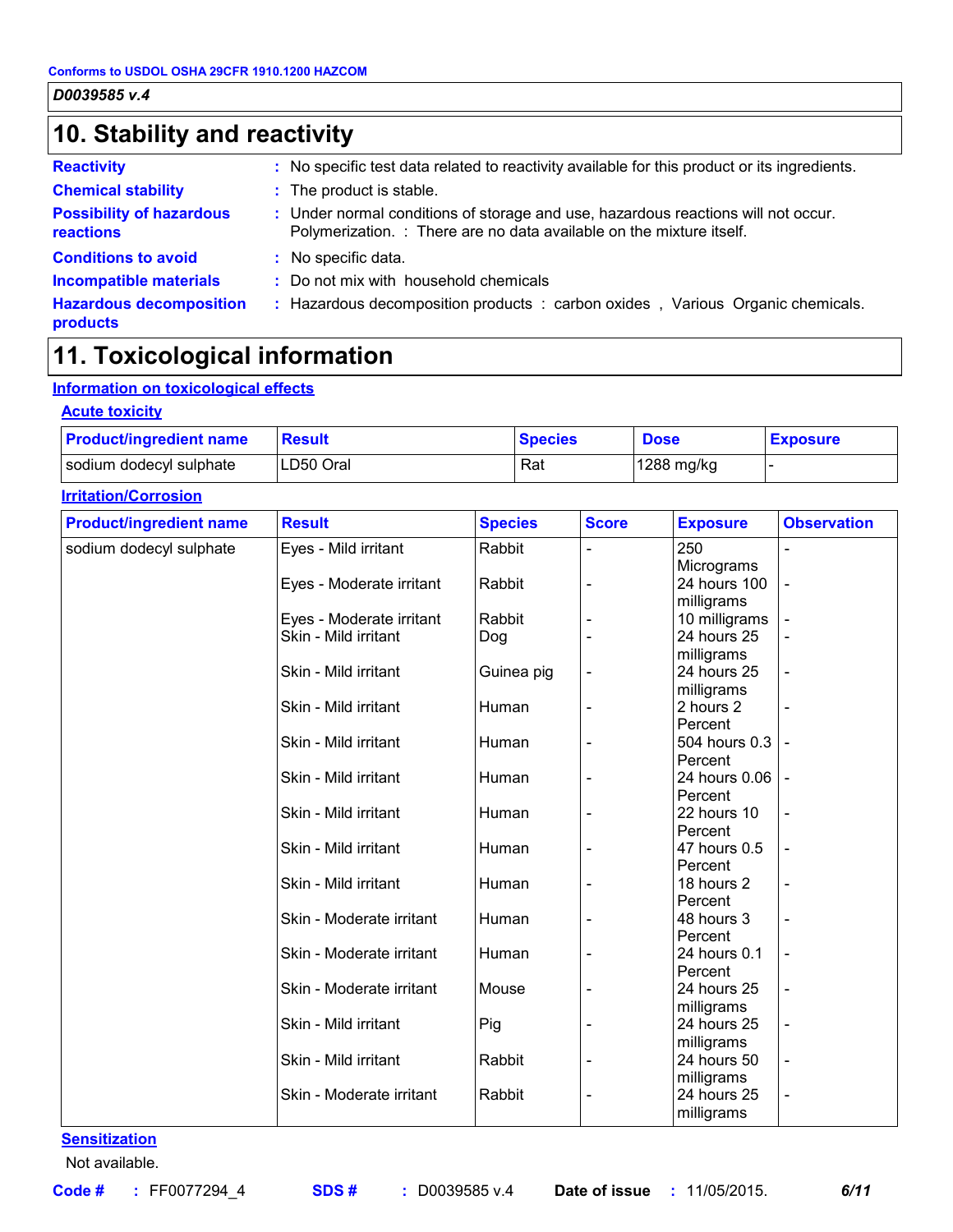### **11. Toxicological information**

#### **Mutagenicity**

Not available.

#### **Carcinogenicity** Not available.

#### **Reproductive toxicity**

Not available.

#### **Teratogenicity**

Not available.

#### **Specific target organ toxicity (single exposure)**

Not available.

#### **Specific target organ toxicity (repeated exposure)**

Not available.

#### **Aspiration hazard**

Not available.

### **Information on the likely :** Not available.

### **routes of exposure**

| <b>Potential acute health effects</b> |                                                     |
|---------------------------------------|-----------------------------------------------------|
| Eye contact                           | : Causes serious eye irritation.                    |
| <b>Inhalation</b>                     | : No known significant effects or critical hazards. |
| <b>Skin contact</b>                   | : No known significant effects or critical hazards. |
| <b>Ingestion</b>                      | : Irritating to mouth, throat and stomach.          |

#### **Symptoms related to the physical, chemical and toxicological characteristics**

| <b>Eye contact</b>  | : Adverse symptoms may include the following:<br>pain or irritation<br>watering<br>redness |
|---------------------|--------------------------------------------------------------------------------------------|
| <b>Inhalation</b>   | : No specific data.                                                                        |
| <b>Skin contact</b> | : No specific data.                                                                        |
| <b>Ingestion</b>    | : No specific data.                                                                        |

### **Delayed and immediate effects and also chronic effects from short and long term exposure**

| <b>Short term exposure</b>                        |                    |
|---------------------------------------------------|--------------------|
| <b>Potential immediate</b><br>effects             | $:$ Not available. |
| <b>Potential delayed effects : Not available.</b> |                    |
| Long term exposure                                |                    |
| <b>Potential immediate</b><br>effects             | $:$ Not available. |
| <b>Potential delayed effects : Not available.</b> |                    |
| <b>Potential chronic health effects</b>           |                    |
| Not available.                                    |                    |
|                                                   |                    |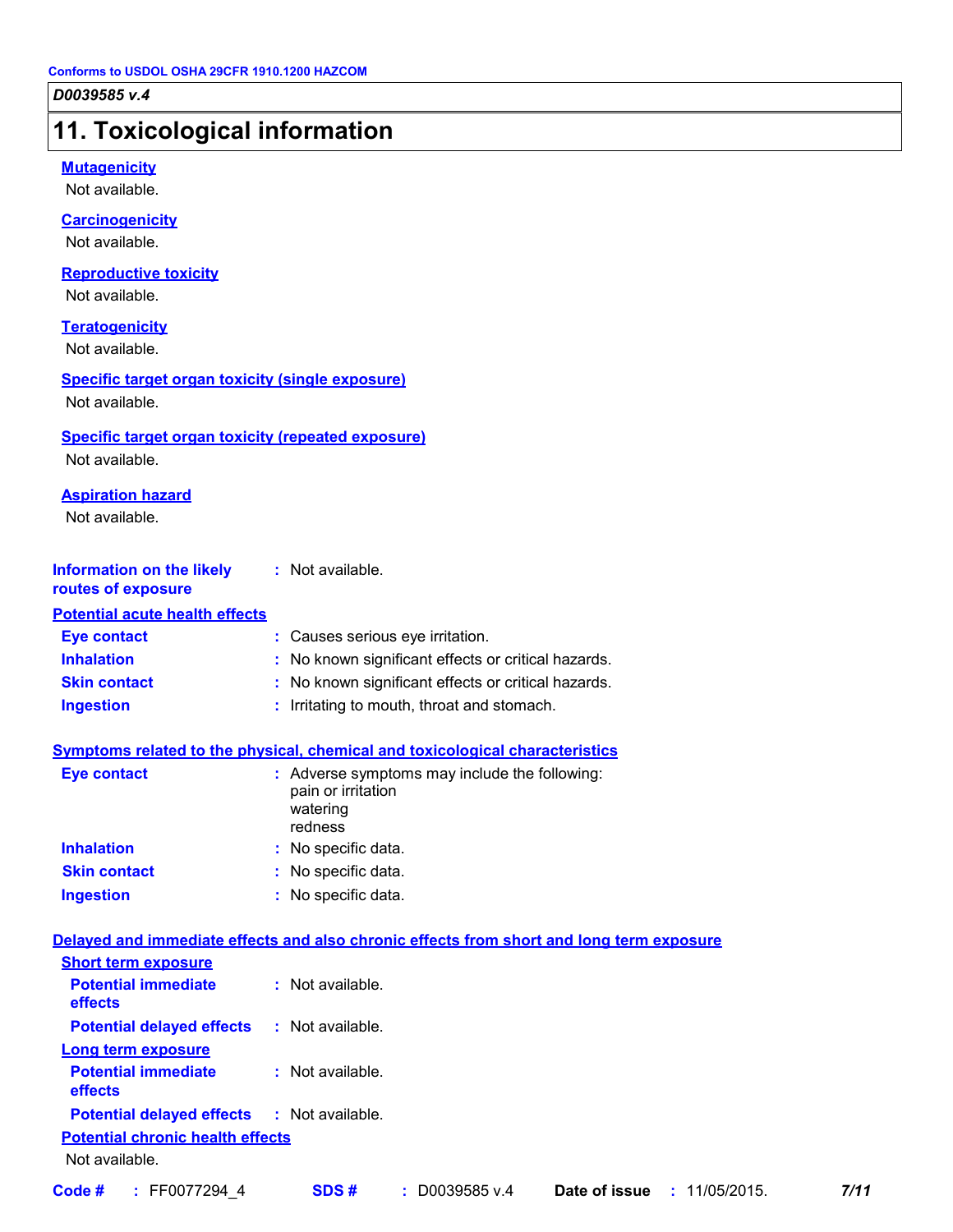### **11. Toxicological information**

| <b>General</b>               | : No known significant effects or critical hazards. |
|------------------------------|-----------------------------------------------------|
| <b>Carcinogenicity</b>       | : No known significant effects or critical hazards. |
| <b>Mutagenicity</b>          | : No known significant effects or critical hazards. |
| <b>Teratogenicity</b>        | : No known significant effects or critical hazards. |
| <b>Developmental effects</b> | : No known significant effects or critical hazards. |
| <b>Fertility effects</b>     | : No known significant effects or critical hazards. |

#### **Numerical measures of toxicity**

#### **Acute toxicity estimates**

| Route | <b>ATE value</b> |
|-------|------------------|
| Oral  | 112440 mg/kg     |

## **12. Ecological information**

#### **Toxicity**

| <b>Product/ingredient name</b> | <b>Result</b>                       | <b>Species</b>                          | <b>Exposure</b> |
|--------------------------------|-------------------------------------|-----------------------------------------|-----------------|
| sodium dodecyl sulphate        | Acute EC50 1200 µg/l Marine water   | Algae - Skeletonema costatum            | 96 hours        |
|                                | Acute LC50 900 µg/l Marine water    | Crustaceans - Artemia salina -<br>Adult | 48 hours        |
|                                | Acute LC50 1400 µg/l Fresh water    | Daphnia - Daphnia pulex -<br>Neonate    | 48 hours        |
|                                | Acute LC50 590 µg/l Fresh water     | Fish - Cirrhinus mrigala - Larvae       | 96 hours        |
|                                | Chronic NOEC 1.25 mg/l Marine water | Algae - Ulva fasciata - Zoea            | 96 hours        |
|                                | Chronic NOEC 3.2 mg/l Fresh water   | Daphnia - Daphnia magna -<br>Neonate    | 21 days         |
|                                | Chronic NOEC >1357 µg/l Fresh water | Fish - Pimephales promelas              | 42 days         |

#### **Persistence and degradability**

Not available.

#### **Bioaccumulative potential**

| <b>Product/ingredient name</b> | $\mathsf{LogP}_\mathsf{ow}$ | <b>BCF</b> | <b>Potential</b> |
|--------------------------------|-----------------------------|------------|------------------|
| sodium dodecyl sulphate        | $-2.03$                     |            | low              |

#### **Mobility in soil**

| <b>Soil/water partition</b><br>coefficient (K <sub>oc</sub> ) | : Not available.                                    |
|---------------------------------------------------------------|-----------------------------------------------------|
| <b>Other adverse effects</b>                                  | : No known significant effects or critical hazards. |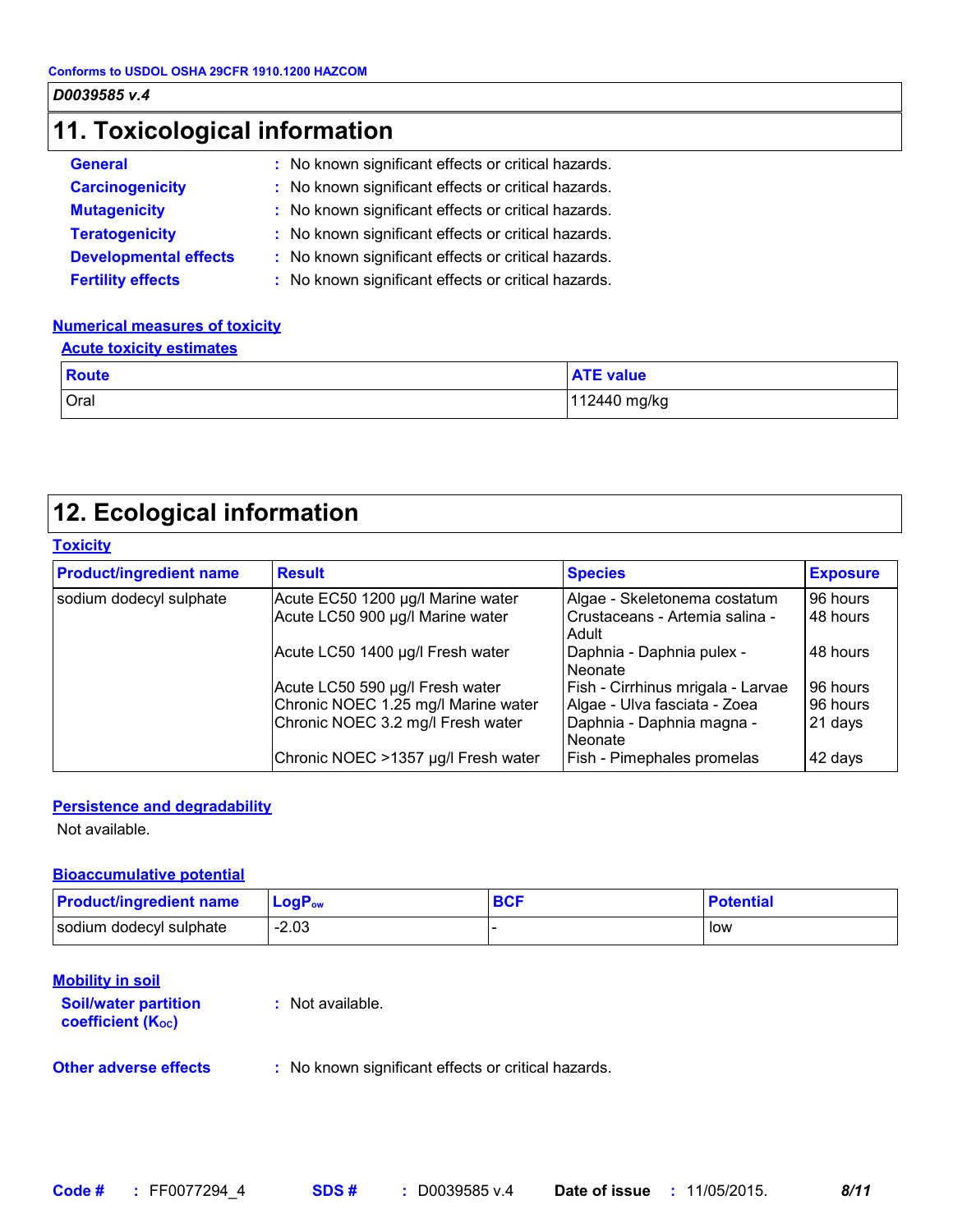## **13. Disposal considerations**

**Disposal methods :**

Waste packaging should be recycled. Waste must be disposed of in accordance with federal, state and local environmental control regulations.

### **14. Transport information**

Not a DOT controlled material (United States). Not a TDG-controlled material. This preparation is not classified as dangerous according to international transport regulations (ADR/RID, IMDG or ICAO/IATA).

### **15. Regulatory information**

| <b>U.S. Federal regulations</b>                                                   |  | : TSCA 8(a) PAIR: 1-phenoxypropan-2-ol; 4-(4-hydroxy-4-methylpentyl)cyclohex-3-<br>enecarbaldehyde; a-hexylcinnamaldehyde; bornan-2-one; phenylacetaldehyde; 2-<br>benzylideneheptanal |                       |                                         |                 |                                                 |                                                 |
|-----------------------------------------------------------------------------------|--|----------------------------------------------------------------------------------------------------------------------------------------------------------------------------------------|-----------------------|-----------------------------------------|-----------------|-------------------------------------------------|-------------------------------------------------|
|                                                                                   |  | TSCA 8(a) CDR Exempt/Partial exemption: Not determined                                                                                                                                 |                       |                                         |                 |                                                 |                                                 |
|                                                                                   |  | United States inventory (TSCA 8b): Not determined.                                                                                                                                     |                       |                                         |                 |                                                 |                                                 |
| <b>Clean Air Act Section 112</b><br>(b) Hazardous Air<br><b>Pollutants (HAPs)</b> |  | : Not listed                                                                                                                                                                           |                       |                                         |                 |                                                 |                                                 |
| <b>Clean Air Act Section 602</b><br><b>Class I Substances</b>                     |  | : Not listed                                                                                                                                                                           |                       |                                         |                 |                                                 |                                                 |
| <b>Clean Air Act Section 602</b><br><b>Class II Substances</b>                    |  | : Not listed                                                                                                                                                                           |                       |                                         |                 |                                                 |                                                 |
| <b>DEA List I Chemicals</b><br>(Precursor Chemicals)                              |  | : Not listed                                                                                                                                                                           |                       |                                         |                 |                                                 |                                                 |
| <b>DEA List II Chemicals</b><br><b>(Essential Chemicals)</b>                      |  | : Not listed                                                                                                                                                                           |                       |                                         |                 |                                                 |                                                 |
| <b>SARA 302/304</b>                                                               |  |                                                                                                                                                                                        |                       |                                         |                 |                                                 |                                                 |
| <b>Composition/information on ingredients</b>                                     |  |                                                                                                                                                                                        |                       |                                         |                 |                                                 |                                                 |
| No products were found.                                                           |  |                                                                                                                                                                                        |                       |                                         |                 |                                                 |                                                 |
| <b>SARA 304 RQ</b>                                                                |  | : Not applicable.                                                                                                                                                                      |                       |                                         |                 |                                                 |                                                 |
| <b>SARA 311/312</b>                                                               |  |                                                                                                                                                                                        |                       |                                         |                 |                                                 |                                                 |
| <b>Classification</b>                                                             |  | : Immediate (acute) health hazard                                                                                                                                                      |                       |                                         |                 |                                                 |                                                 |
| <b>Composition/information on ingredients</b>                                     |  |                                                                                                                                                                                        |                       |                                         |                 |                                                 |                                                 |
| <b>Name</b>                                                                       |  | $\frac{9}{6}$                                                                                                                                                                          | <b>Fire</b><br>hazard | <b>Sudden</b><br>release of<br>pressure | <b>Reactive</b> | <b>Immediate</b><br>(acute)<br>health<br>hazard | <b>Delayed</b><br>(chronic)<br>health<br>hazard |
| sodium dodecyl sulphate                                                           |  | $1 - 2.5$                                                                                                                                                                              | No.                   | No.                                     | No.             | Yes.                                            | No.                                             |

#### **State regulations**

| <b>Massachusetts</b> | : None of the components are listed. |
|----------------------|--------------------------------------|
| <b>New York</b>      | : None of the components are listed. |
| <b>New Jersey</b>    | : None of the components are listed. |
| <b>Pennsylvania</b>  | : None of the components are listed. |

#### **Label elements**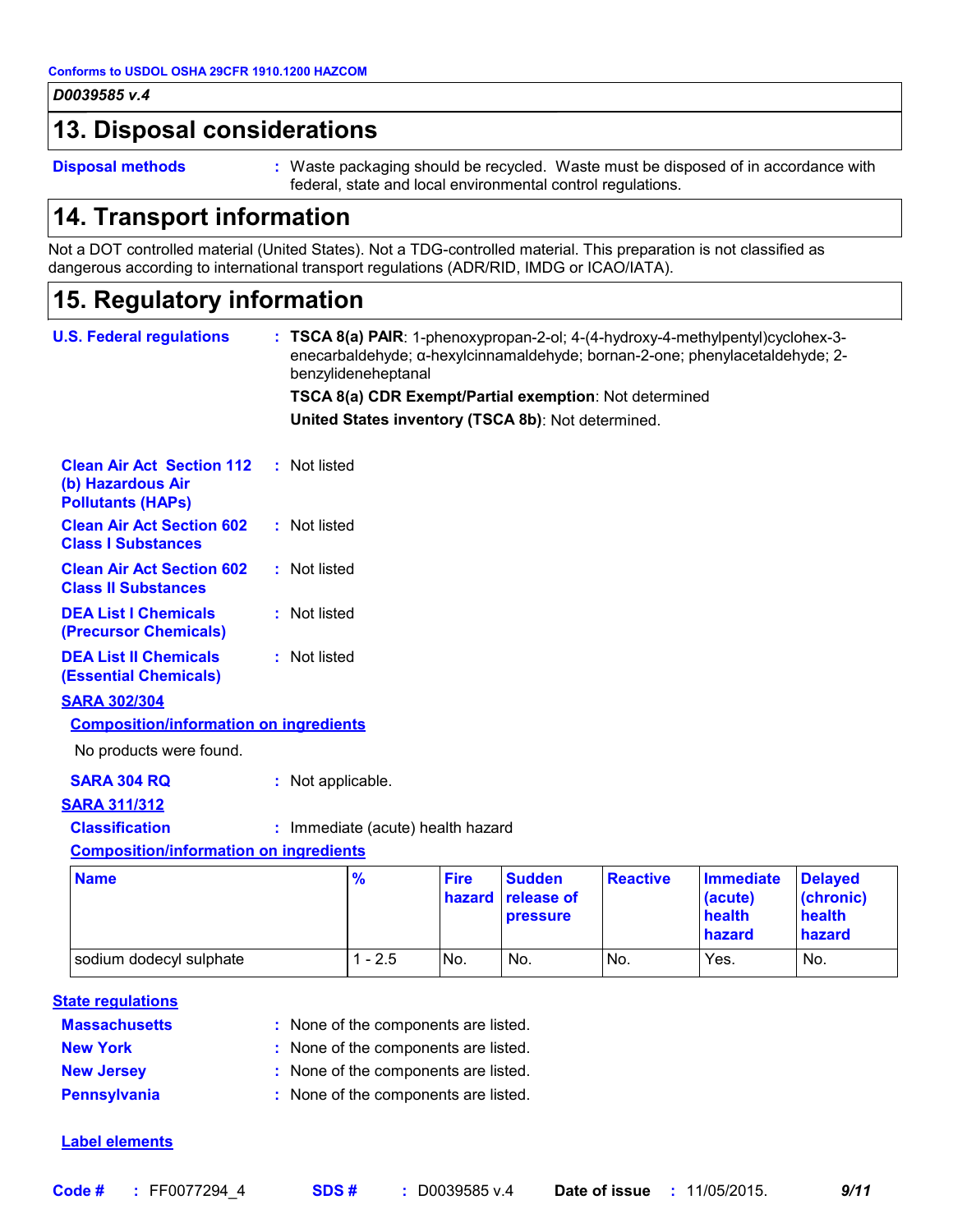### **16. Other information**

**Hazardous Material Information System (U.S.A.)**



**Caution: HMIS® ratings are based on a 0-4 rating scale, with 0 representing minimal hazards or risks, and 4 representing significant hazards or risks Although HMIS® ratings are not required on MSDSs under 29 CFR 1910. 1200, the preparer may choose to provide them. HMIS® ratings are to be used with a fully implemented HMIS® program. HMIS® is a registered mark of the National Paint & Coatings Association (NPCA). HMIS® materials may be purchased exclusively from J. J. Keller (800) 327-6868.**

**The customer is responsible for determining the PPE code for this material.**

**:**

**:**

**National Fire Protection Association (U.S.A.)**



**Reprinted with permission from NFPA 704-2001, Identification of the Hazards of Materials for Emergency Response Copyright ©1997, National Fire Protection Association, Quincy, MA 02269. This reprinted material is not the complete and official position of the National Fire Protection Association, on the referenced subject which is represented only by the standard in its entirety.**

**Copyright ©2001, National Fire Protection Association, Quincy, MA 02269. This warning system is intended to be interpreted and applied only by properly trained individuals to identify fire, health and reactivity hazards of chemicals. The user is referred to certain limited number of chemicals with recommended classifications in NFPA 49 and NFPA 325, which would be used as a guideline only. Whether the chemicals are classified by NFPA or not, anyone using the 704 systems to classify chemicals does so at their own risk.**

| <b>Key to abbreviations</b> | $:$ ATE = Acute Toxicity Estimate<br>BCF = Bioconcentration Factor<br>GHS = Globally Harmonized System of Classification and Labelling of Chemicals<br>IATA = International Air Transport Association<br>IBC = Intermediate Bulk Container<br><b>IMDG = International Maritime Dangerous Goods</b><br>LogPow = logarithm of the octanol/water partition coefficient<br>MARPOL 73/78 = International Convention for the Prevention of Pollution From Ships,<br>1973 as modified by the Protocol of 1978. ("Marpol" = marine pollution)<br>UN = United Nations |
|-----------------------------|--------------------------------------------------------------------------------------------------------------------------------------------------------------------------------------------------------------------------------------------------------------------------------------------------------------------------------------------------------------------------------------------------------------------------------------------------------------------------------------------------------------------------------------------------------------|
| Date of issue               | : 11/05/2015.                                                                                                                                                                                                                                                                                                                                                                                                                                                                                                                                                |
| Date of previous issue      | : 10/10/2014.                                                                                                                                                                                                                                                                                                                                                                                                                                                                                                                                                |
| <b>Version</b>              | $\therefore$ 5                                                                                                                                                                                                                                                                                                                                                                                                                                                                                                                                               |
| <b>Prepared by</b>          | : Reckitt Benckiser Italy<br>Via Sant'Antonio, 5<br>30034 MIRA, VENICE<br><b>ITALY</b><br>++39 041 5629211                                                                                                                                                                                                                                                                                                                                                                                                                                                   |

**Indicates information that has changed from previously issued version.**